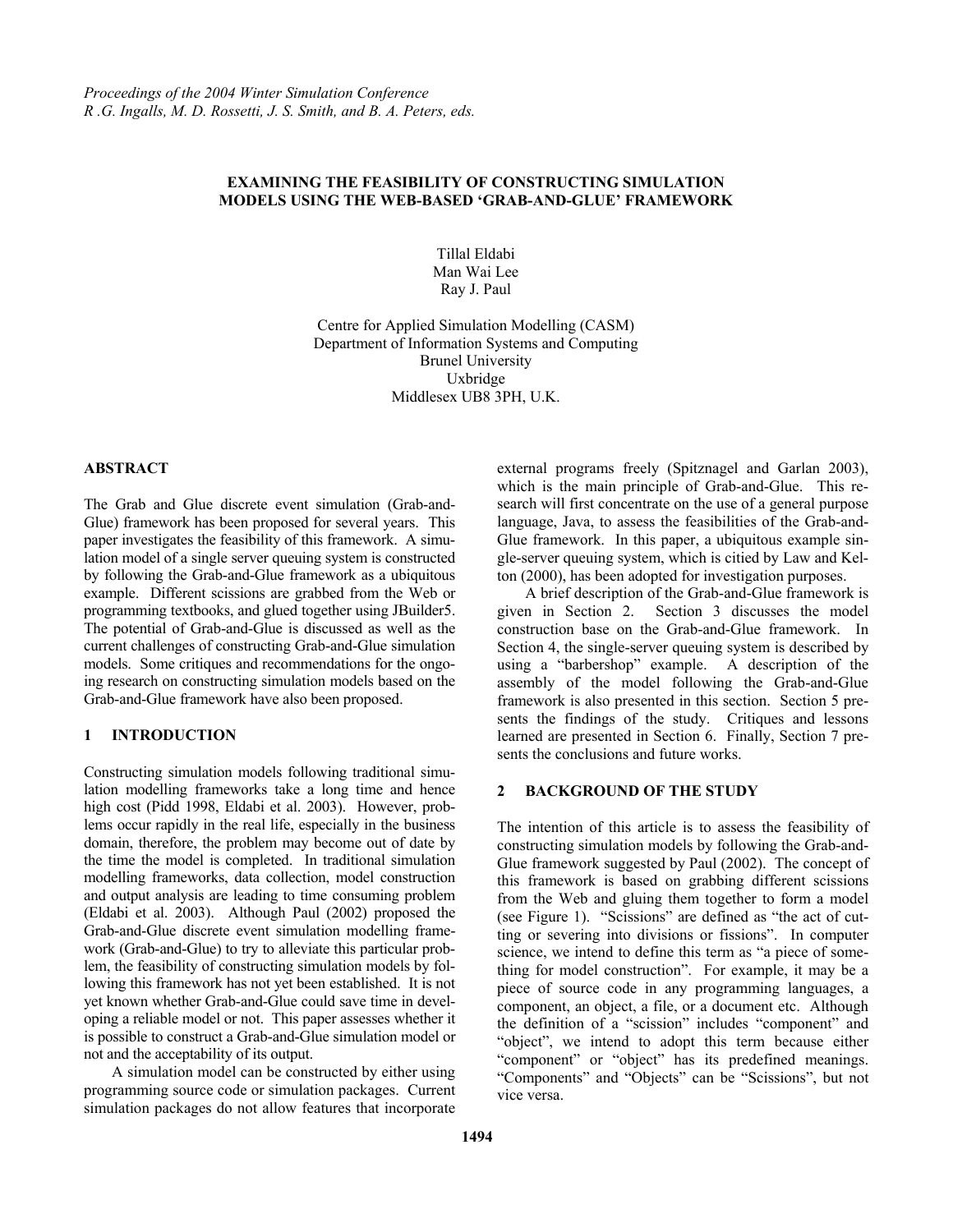

Figure 1: Framework for Grab-and-Glue

After gluing the grabbed scissions, if the problem owners feel the model is satisfactory, life moves on and the problem owners can continue their work; otherwise the undesired scissions inside the model will be rejected, the grabbing process will be repeated and the new scissions will be glued to the relevant positions.

Grab-and-Glue depends on assembling the grabbed scissions. This idea is new to simulation area but it is not new to software engineering. Mackulak et al. (1998) stated that reuse of existing generic models such as simulators or software packages that contain pre-programmed models, can reduce the model building time and increase the simulation's accuracy. Du and Wu (2001) assembled a model to develop an evolutionary system development process by assembling different components; Spitznagel and Garlan (2003) proposed to assemble a system from independent components and to use a wrapper for component communications; whilst Ravichandran and Rothenberger (2003) proposed software reuse for increasing the software development efficiency and the quality of the software system.

#### **3 MODEL CONSTRUCTION**

As mentioned in Section 2, the idea of the Grab-and-Glue framework is to grab different scissions and to glue them together. This section will describe the process of model development. The next subsection will discuss a framework for the single-server queuing model. After that the scissions required to construct the simulation model, and the search space for the scissions will be identified.

#### **3.1 Framework for Single-Server Queuing Model**

Figure 2 shows the framework of the single-server queuing model. Arrival time will be recorded for each newly arriving entity. The arriving entity will then join the end of the queue. The first entity in the queue will be removed and served if the activity "process" is idle. Otherwise, it will wait until the activity "process" is free. When the current entity inside the "process" has been served, it will leave the model, and the next entity in the queue will be served.



Figure 2: Framework for Single-Server Queuing Model

#### **3.2 Scissions for Grab-and-Glue**

As shown in Figure 3, the basic scissions for constructing the single-server queuing model are *random number generator*, *simulation clock*, *queue*, *scission for calculating the discrete value*, and *scissions for holding temporary data* (Huffman 2001). A random number generator is required for number generation, which will be used as an input of the simulation model (the arrival time and the departure time). A simulation clock will be used to record and manage the simulation time. A queue will be used to store the list of entities waiting to be served, base on the first-in-first-out approach. A scission for producing the simulation output, and a scission for holding temporary data, such as the state of an action and the corresponding time are also required.



Figure 3: Scissions for Single-Server Queuing Model

#### **3.3 Search Space**

After deciding the required scissions, it is important to establish the search space (in the web) for those scissions mentioned in Section 3.2. Several methods have been adopted for searching the required scissions. The first approach to search is to use search engines Google (2004) and Yahoo (2004) to find the required scissions. If the result of this round fails to provide suitable scissions, the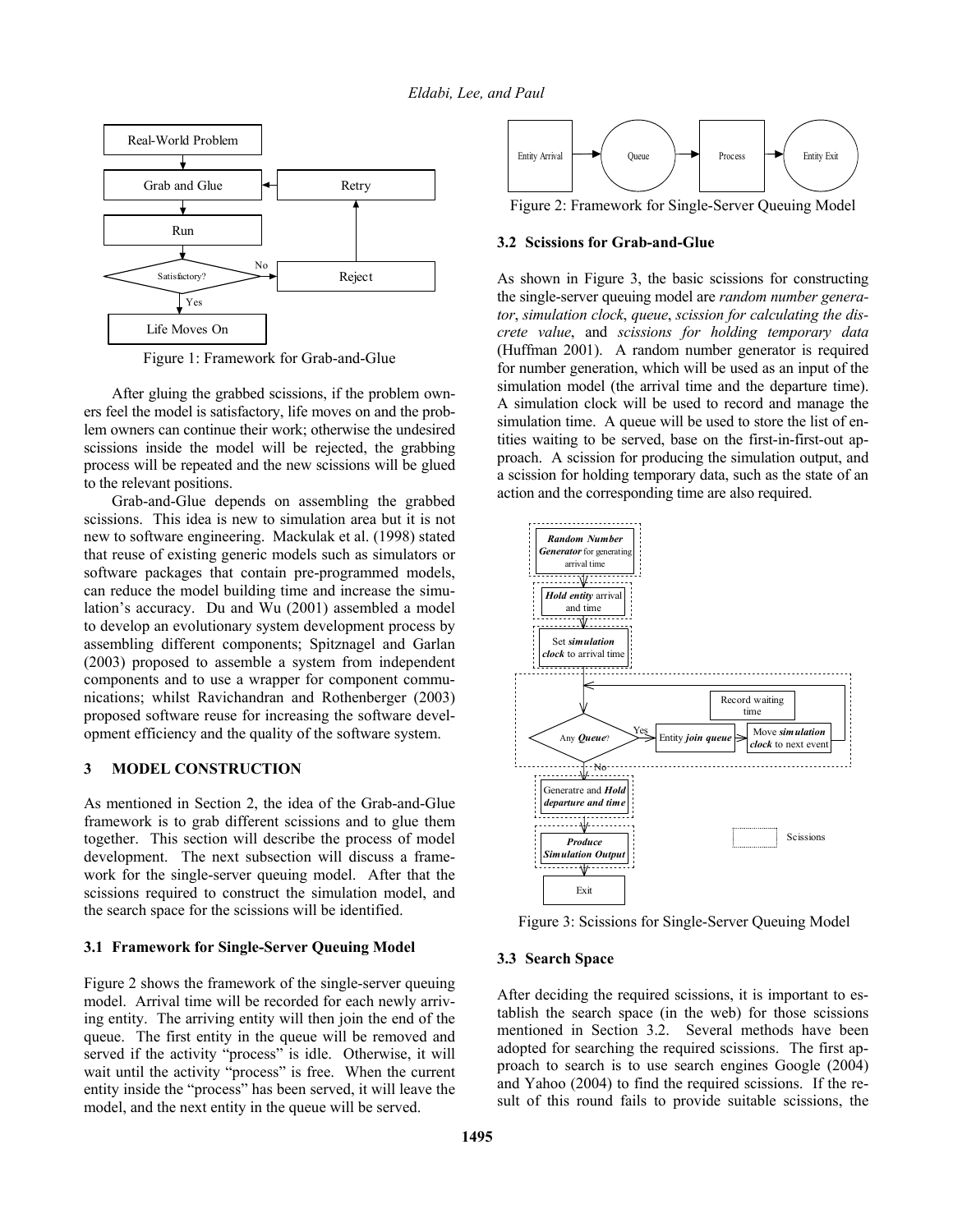search will be modified to include open source websites such as http://www.planet-source-code.com (Ippolito 2004). Initial searches suggest that it is difficult to find all the required scissions to build the model, so subsequently the search space is extended to include programming textbooks.

## **4 EXAMPLE OF GRAB-AND-GLUE**

This section provides a demonstration of Grab-and-Glue, by using a single-server queuing system as a ubiquitous example of simulation as used by Law and Kelton (2000). The single-server queuing system is demonstrated through a "barbershop" example. This example can be described as follows: at the beginning, there will be one barber and no customer in the barbershop. When a customer arrives, his hair will be cut by the barber. When a second customer arrives, his hair will be cut if the barber is free; otherwise he will wait until the barber finishes serving the current customer. In the meantime, if a third or more customers arrive, they will join the waiting customer to form a queue.

Customers in the queue will be served, depending on whether the barber is free or not and on their positions in the queue. The queue follows the first-in-first-out approach. This process will be iterated until eleven customers have their hair cut by the barber in this example. For destination purposes, this example will follow eleven customers. Figure 4 shows the flowchart of the simulation program which is written in Fortran and C by Law and Kelton (2000); and Java by Huffman (2001). The source code by Law and Kelton (2000) is written from scratch, while the source code by Huffman (2001) is written by converting it from Law and Kelton (2000).

The next subsection describes the implementation of this model, following the framework in Figure 4. The "Grab" process will be presented first, followed by the "Glue" process.

## **4.1 The "Grab" Process**

A summary of the scissions which were grabbed is shown in Table 1.



Figure 4: Flowchart of Single-Server Queuing System Program (by Huffman 2001)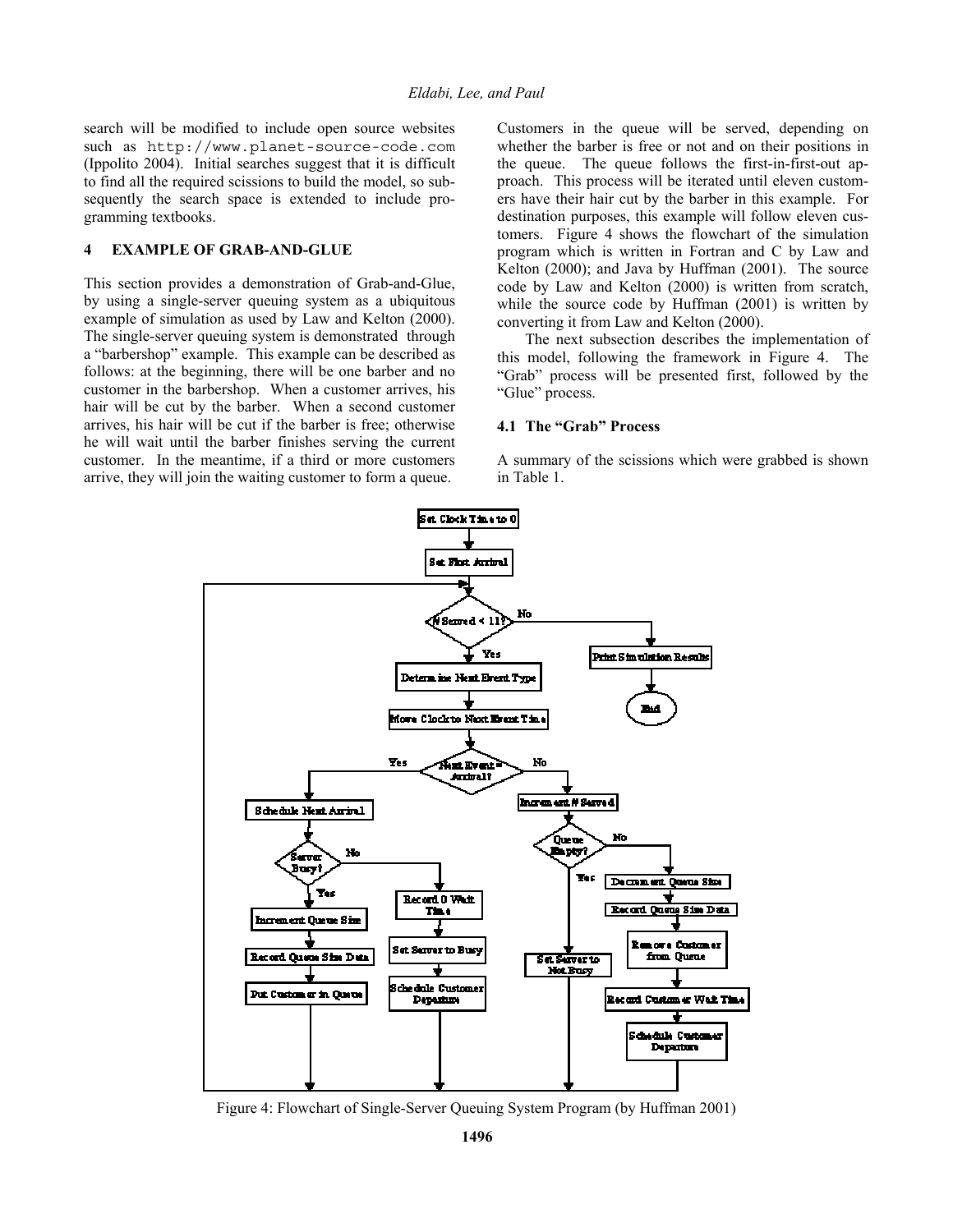| <b>Scissions</b>           | Authors                       |  |
|----------------------------|-------------------------------|--|
| Random Number<br>Generator | Horstmann (2002)              |  |
| Queue (First-in-First-out) | Lemay and Cadenhead<br>(1999) |  |
|                            | Horstmann (2002)              |  |
| Simulation Clock           | McNaughton (2001)             |  |
|                            | Raxix (2002)                  |  |
|                            | Huffman (2001)                |  |
| Discrete Event Calculator  | Huffman (2001)                |  |
| Scissions for holding data | Huffman (2001)                |  |

Table 1: Summary of the Grabbed Scissions

- Random Number Generator. A "random number generator" scission was required for constructing simulation models. The number generator needed to be a class file or a function which can generate random numbers (non-integer) as an input to the simulation model. In this experiment, searching for a random number generator was started by using search engines Google (2004) and Yahoo (2004) by using keywords such as "random data generator", "random number generator", and "pseudo number generator". Although a number of results were obtained, they were not suitable to be put inside the model for number generation. As a result, the search space was modified to include programming textbooks. Finally, a number generator class was found in Big Java, which was authored by Horstmann (2002). This java class file was written for generating integers. However, what the model required is a float number generator. Therefore, this file was modified to satisfy the requirement.
- Queue. A "queue" scission was required to serve the customers based on a first-in-first-out basis. "Queue" and "first in first out" were used as keywords in the search engine. Because the output of the search was not acceptable, the search direction was modified to search from the open-source website and programming textbooks. Several java class files were grabbed. The first one was written by Jones (2003), which was obtained from <http://www.planet-source-code.com> (Ippolito 2004). The second one was written by Lemay and Cadenhead (1999). The name of the files (methods) were addelement(), insertelementat(), removeelement(), and linkedlistenumerator.java (java class file). Another group of a linked list for queue was found from Horstmann (2002). This group consisted of two classes, namely LinkedList.java and ListIterator.java. LinkedList.java contained all the methods for queuing, whilst ListIterator.java contained the interface for LinkedList.java. Among all these groups, the one from Horstmann (2002) was adopted. However, LinkedList.java was modified

so that it could be glued during the modelling process. The main reason was that this class file only contained the addFirst method, without a method for joining at the end of the queue.

- Simulation Clock. A "simulation clock" scission was required for setting and recording the simulation time. Huffman (2001) constructed a Timer java class file to act as a simulation clock. According to his description, this scission could not be accessed directly by any method outside the Timer class so that it could not be changed unintentionally. Other scissions were also grabbed for simulation purposes. Keywords "clock", "simulation clock", "timer", and "simulation timer" were used in the search engine and the open source website. The first result was written by McNaughton (2001). However, this was rejected because it performed like a clock and its function did not satisfy the simulation's purpose. The second one "a sample TCP", which was constructed by Raxix (2002), was found in <http:// www.planet-source-code.com> (Ippolito 2004). After investigating this file, it was concluded that the grabbed scission was difficult to glue into our program. As a result, both of them were rejected. Another scission for timer was grabbed from Huffman (2001). This scission was finally selected because it had already been used for simulation purpose, and it was discovered that it was suitable to be adopted for our model.
- Output Generation. A scission for generating the output result was required. "Discrete calculation" was used as a keyword for searching through a search engine. However, since it was not possible to find either through the search engine or the open source website, this scission was grabbed from Huffman (2001).
- Scissions for Holding Temporary Data (Activity). A scission for holding data (the state of an action and the corresponding time) was also required. For example, state could be the arrival, departure, wait etc., whilst time was generated by the random number generator. Based on this criterion, it was discovered that the most suitable scission was written by Huffman (2001) after searching different sources. As a result, it was grabbed.

# **4.2 The "Glue" Process**

The first trial of the "glue" process was conducted using the scissions in Table 2 (see First Trial) and JBuilder $5 - a$ Java development environment (Borland® 2004). After combining the basic scissions, the model generated a large number of syntax and logical errors. One of the reasons is that because some of the scissions were incompatible with each other.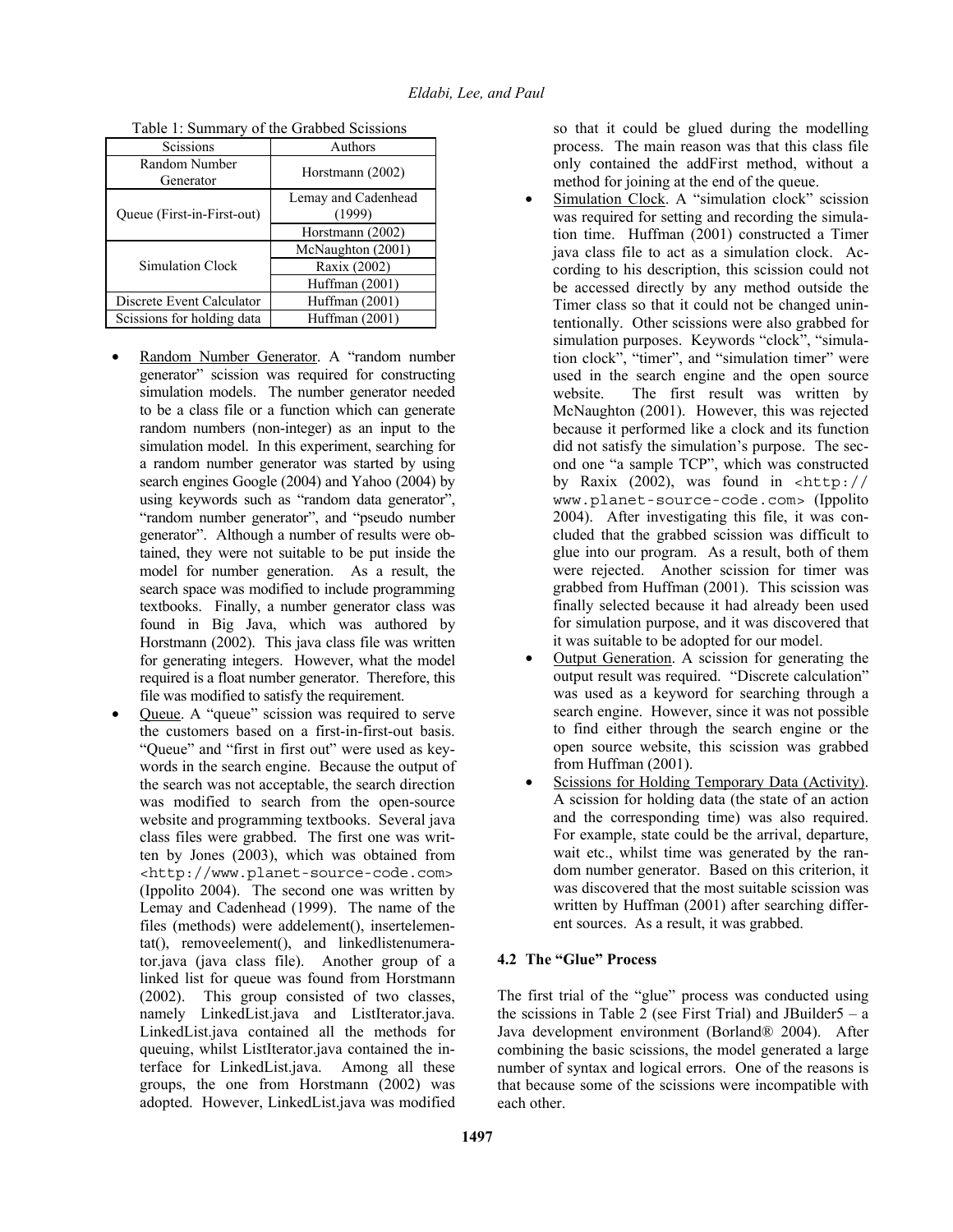| <b>Trials</b>       | Scissions have<br>been grabbed                                             | Action taken |
|---------------------|----------------------------------------------------------------------------|--------------|
| <b>First Trial</b>  | Random Number<br>Generator<br>(Horstmann,<br>2002)                         | Accept       |
|                     | Queue (Jones,<br>2003)                                                     | Reject       |
|                     | Simulation clock<br>(McNaughton,<br>2001)                                  | Reject       |
|                     | Discrete event<br>calculator (Huff-<br>man, 2001)                          | Accept       |
|                     | Scission for hold-<br>ing state of action<br>and time (Huff-<br>man, 2002) | Accept       |
| <b>Second Trial</b> | Queue (Lemay<br>and Cadenhead,<br>1999)                                    | Reject       |
|                     | Simulation clock<br>(Raxix, 2002)                                          | Reject       |
| <b>Third Trial</b>  | Oueue<br>(Horstmann,<br>2002)                                              | Accept       |
|                     | Simulation clock<br>(Huffman, 2001)                                        | Accept       |

Table 2: Summary of the Grab-and-Glue Process

As described in Figure 1, if the problem owner is not satisfied, irrelevant scissions will be rejected and the Graband-Glue process will be retried. "Queue" from Jones (2003), and "timer clock" from McNaughton (2001) were rejected after the first trial. These two scissions were rejected because it was discovered that both of them were irrelevant to the required simulation model. According to the Grab-and-Glue framework, the grabbing process will be repeated after the rejection. A new scission for queuing was grabbed from a java textbook by Lemay and Cadenhead (1999), whilst a new scission for the simulation clock was grabbed from the open source website by Raxix (2002). These two scissions were used to replace the original one (see Second Trial in Table 2). However, after spending some time to try to glue them together, it was discovered that both of them were difficult to be glued together because of the large number of syntax errors. As a result, these two scissions were rejected again.

The grabbing process was restarted after rejecting the irrelevant scissions (see Third Trial in Table 2). A new scission for the queue was grabbed from Horstmann (2002), whilst a simulation clock was grabbed from Huffman (2001). After replacing the rejected scissions, some syntax errors were found by the Java compiler. However, this number is relatively small when compared with the previous gluing trials. As a result, these two scissions were used for the simulation model development.

# **5 FINDINGS FROM THE EXPERIMENT**

This experiment was conducted by following the Grab-and-Glue framework. This framework aims at constructing a fast and a rough model by gluing different scissions together. During the modelling process, a number of problems were faced. Section 5.1 discusses the potential of Grab-and-Glue, while Section 5.2 deals with the current challenges.

## **5.1 Potentials of Grab-and-Glue**

According to Eldabi et al. (2003), the purpose of constructing a simulation model based on the Grab-and-Glue framework is to overcome the set of problems faced when following the traditional simulation modelling framework, namely that it is time consuming and thus costly.

In justifying the potential of Grab-and-Glue, the time taken in data collection and in constructing the simulation is of utmost importance. Simulation models can be constructed by using programming code or software package (Pidd 1998, Eldabi et al. 2003). In our experiment, the model was constructed using programming code. Although time was spent in investigating the grabbed java classes, it was relatively short compared with writing the source code from scratch. Additional time was required for output analysis. However, since the aim of constructing simulation models by Grab-and-Glue is problem understanding, this is less important as a decision model. The results of the model can be divided into the output of the model and the structure of the model. For the output of the model, it is difficult to analyse because it is difficult to ensure that the model is sufficiently accurate (Paul et al. 2003). However, if the model can be proved free from logical errors, the usability of this model will be increased.

# **5.2 Current Challenges**

Grab-and-Glue can speed up simulation development as shown in section 5.1. However, it is not able to deal with some other issues. Four problems occurred during the modelling process in this experiment. The first problem was the number of scissions can be grabbed from the Web. During the experiment, most of the grabbed scissions from the Web were not suitable for simulation purposes. For example, "clock" on the web was designed for use on a web page, and was not suitable for constructing a simulation model. This discovery mirrors Fishwick's view: "One of the most critical problems in the field of computer simulation today is the lack of published models and physical objects within a medium – such as the World Wide Web – allowing such distribution" (Page et al. 2000).

The second problem was the compatibility. Even though all the grabbed scissions were written in Java, it took a long time to glue them together because of the variety of returned values from different java classes and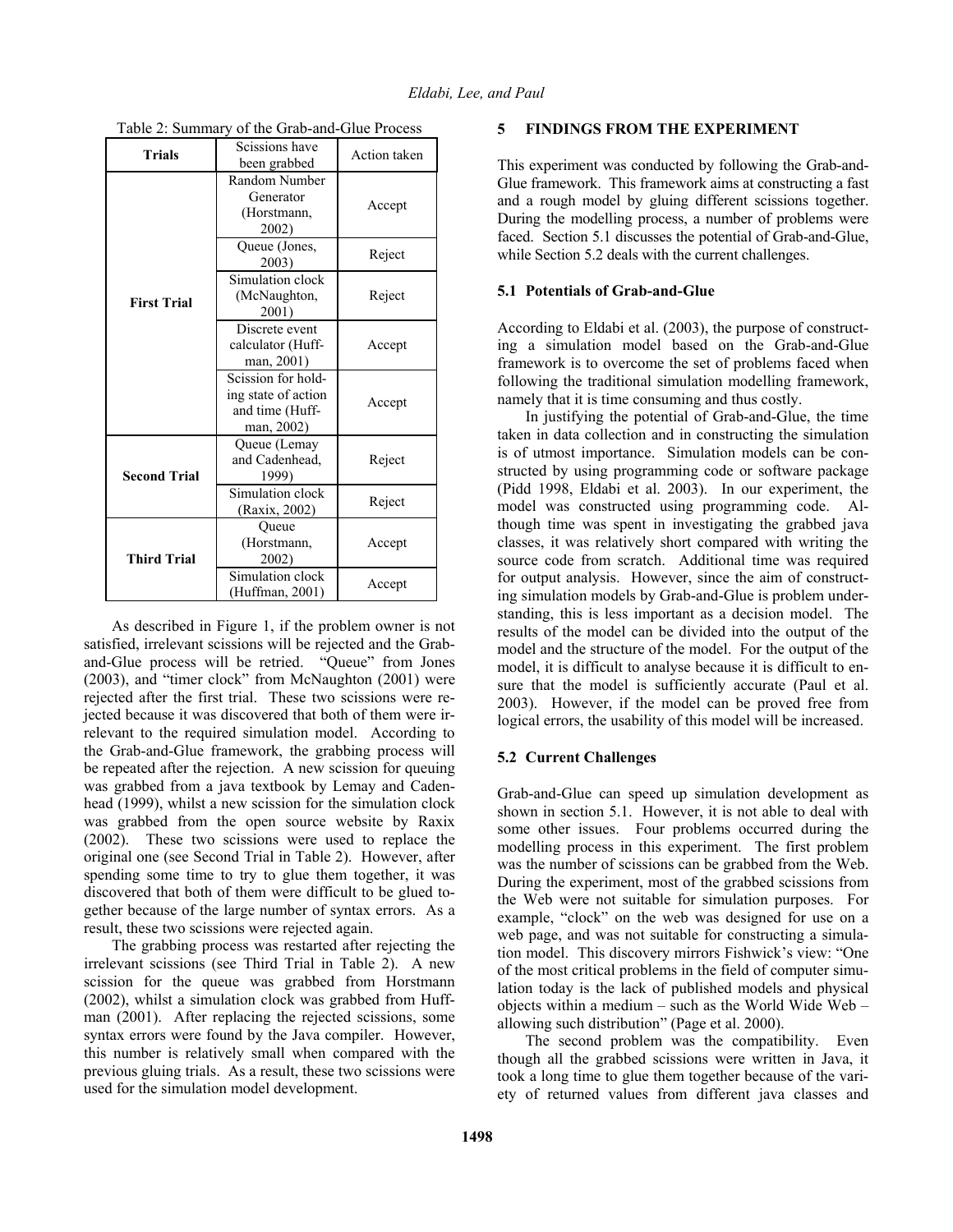methods. For example, scission A had 2 outputs, but scission B had 1 input (see Figure 5). Similarly, the output of scission A was a string value, whilst the input of scission B was an integer value. Some modification is needed to glue scission A and B together - which is time consuming.



Figure 5: Gluing Scissions A and Scissions B by Using Wrapper

The third problem was the number of syntax errors. JBuilder5 has the ability to find all the syntax errors from the model during compilation. However, it failed to solve them automatically. It can take time to solve these errors because some class files are linked to others. Solving one error might require investigating source code from two or more java class files.

The fourth problem was the identification of logical errors. Although JBuilder5 is able to find out the syntax error automatically, it cannot find the logical errors. As a result, it is difficult to ensure that the execution of the model is free of logical errors unless they are analysed manually.

## **6 CRITIQUES AND RECOMMENDATIONS**

One criticism of the approach is the visualization. Although the constructed model in this example has not been visualized, it can be conducted if the required scissions for visualization can be grabbed. Another criticism is the accuracy of the model. It could be argued that the output of the constructed model was not accurate enough because the required data was generated by a random number generator. However, precise data is only required for classical simulation models, not for Grab-and-Glue. According to Paul and Taylor (2002), the purpose of constructing a simulation model is either to help the decision maker to make better decisions, or to help the problem owners to get a better understanding of their problem. Grab-and-Glue is designed for the second purpose by providing a platform for a different way of thinking. It enables the user to have a better tool for thinking of the model without collecting the precise data. Grab-and-Glue can be used as a "fit for purpose" simulation modelling method, not the way to construct an elegant calculating machine. As a result, the interest of the numerical output becomes insignificant.

In order to alleviate the first problem, it is recommended to improve searching techniques, to explore other sources of scissions, such as discussion groups in the Web, or other programming textbooks. For the compatibility problem, it is recommended that the scissions should be reviewed before gluing them together. Looking back to Figure 5, a wrapper is adopted in scission B to convert the number of input variables of that scission to be two, which can then glue with scission A tightly. Spitznagel and Garlan (2003) suggest that a wrapper can be adopted to wrap scission A or scission B, so that they can be the same type for communication. Another way would be to construct a communication media to link scission A and scission B together (see Figure 6). The purpose of using a communication media is to allow data to pass through different scissions instead of tightly gluing them together. The idea of using a communication medium is brought from Hicks et al. (1999). Hicks et al. (1999) mentioned that references may be passed as arguments to remote method invocations or returned as values if there is a way to transmit and to resolve remote and local references. Figure 6 shows a proposed method for data or numerical value passing through different scissions when scissions are not tightly glued together.



Figure 6: Using Communication Media for Data Flow between Different Scissions

After gluing the scissions, if the number of syntax error is small, it can be solved by experienced programmers. However, if the number of syntax error is large, it is better to reject the scissions and re-apply the Grab-and-Glue process.

## **7 CONCLUSIONS AND FUTURE WORKS**

This experiment shown that it is feasible to construct simulation models following the Grab-and-Glue framework. A barbershop was used as an example of a single-server queuing model. A simulation model was constructed by gluing different scissions together inside a project in JBuilder5, which were grabbed from different sources. After gluing them together, if the output of the model was not satisfactory, irrelevant scissions were rejected and other scissions were grabbed and glued into the model. After a number of trials of the process of Grab-and-Glue, a simulation clock, a discrete event calculator, and scissions for holding the state of action and time were grabbed from the World Wide Web; a random number generator and a queue were grabbed from a programming textbook.

Some problems were faced during model construction, namely the limited number of suitable scissions on the Web, the compatibility problem, and the number of syntax and logical errors. In order to alleviate the first problem, the search space for searching suitable scissions could be expanded to include other sources. Compatibility problems could be reduced by pre-investigating the collected scissions before gluing them together, or using a communication me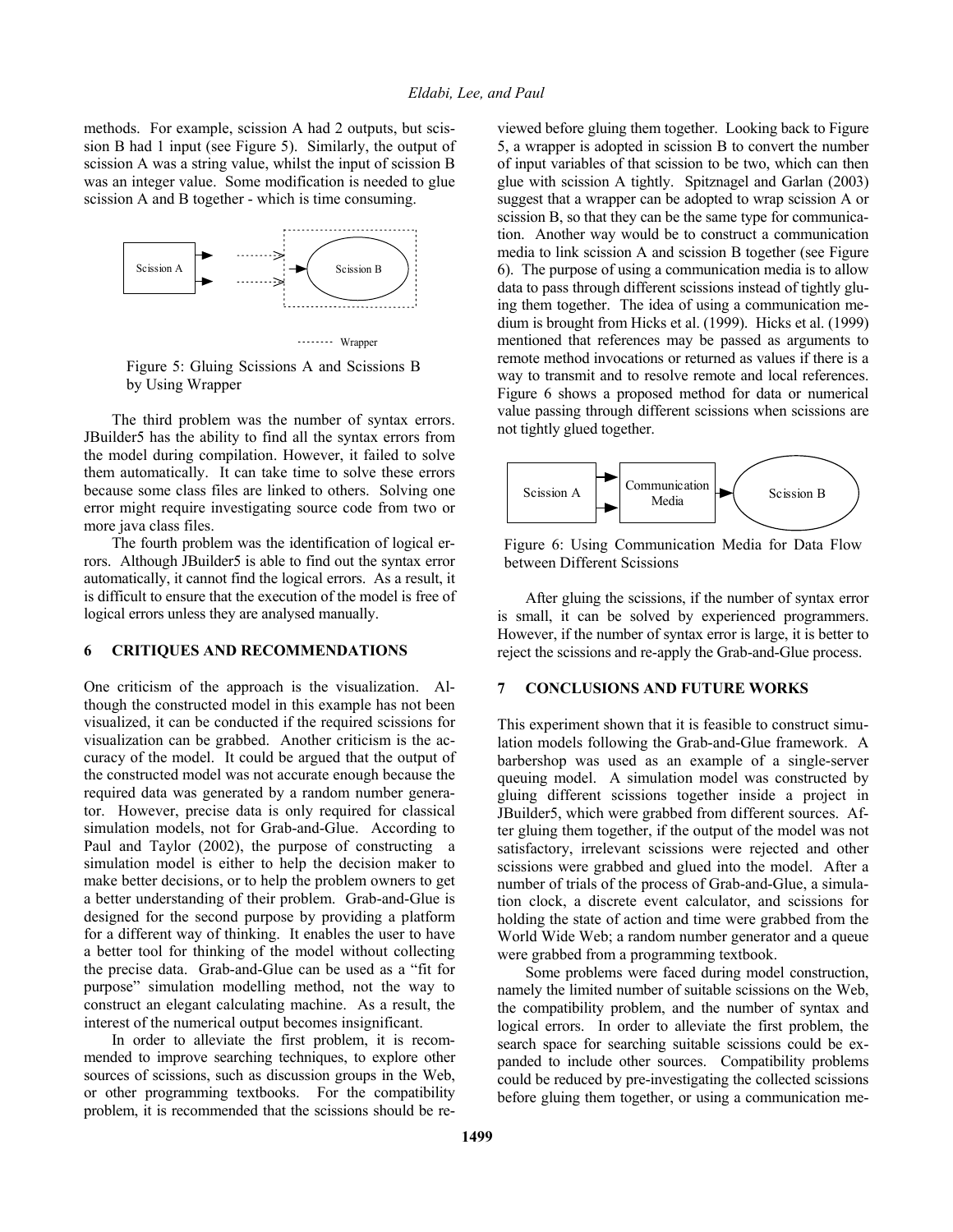dia for linking different scissions. Scissions should be rejected if the number of syntax or logical errors is large.

The output result from the constructed model will be analyzed as part of ongoing research. Apart from that, the pub model, which can be found in Paul and Balmer (1998) will be used as another complex example of constructing a simulation model by Grab-and-Glue. Because the singleserver queuing model was constructed by following the event-based executive, the process-based executive will be used in the next model so that the suitable way for constructing models by Grab-and-Glue can be identified. If the required scissions for creating the model failed to be found in the same programming language, Java, scissions which were written in other languages will also be grabbed.

# **REFERENCES**

- Borland®. 2004. Borland Software Corporation. Available online via <http://www.borland.com>. (accessed March 30, 2004).
- Du, T. C., and J. L. Wu. 2001. Using Object-Oriented Paradigm to Develop an Evolutional Vehicle Routing System. *Computers in Industry* 44: 229-249.
- Eldabi T., M. W. Lee, and R. J. Paul. 2003. A Framework for Business Process Simulation: The Grab and Glue Framework. In *Proceedings 15th European Simulation Symposium: Simulation in Industry*, ed. A. Verbraeck, and V. Hlupic, 291-296. Delft: Society for Computer Simulation International.
- Google. 2004. Google. <http://www.google. com> (accessed December 24, 2003).
- Hicks, M., S. Jagannathan, R. Kelsey, J. T. Moore, and C. Ungureanu. 1999. Transparent Communication for Distributed Objects in Java. In *Proceedings of the ACM 1999 Conference on Java Grande*, ed. G. Fox, K. Schauser, and M. Snir, 160-170. San Francisco. California: Association for Computer Machinery, New York.
- Horstmann, C. 2002. *Big Java.* New York: John Wiley and Sons.
- Huffman B. J. 2001. An Object-Oriented Version of SIMLIB (a Simple Simulation Package). *Informs Transactions on Education*, 2(1). Available online via <http://ite.pubs.informs.org/Vol2No1/ Huffman/Huffman.php> (accessed May 29, 2003).
- Ippolito, I. 2004. Planet Source Code ™. Exhedra Solution, Inc. Available online via <http://www. planet-source-code.com> (accessed March 29, 2004).
- Jones, F. 2003. Queue. Ed. Ippolito, I. 1997. Exhedra Solution. Inc. Available online via <http://www. planet-source-code.com/vb/scripts/ ShowCode.asp?txtCodeId=3666&lngWId=2> (accessed December 24, 2003).
- Law, A. M. and W. D. Kelton. 2000. *Simulation Modelling and Analysis.* 3rd ed. Singapore: McGraw-Hill International Series.
- Lemay, L., and R. Cadenhead. 1999. *Sams Teach Yourself Java 2 Platform in 21 Days: Professional Reference Edition.* 1<sup>st</sup> ed. India: Techmedia
- Mackulak, G. T., F. P. Lawrence; and T. Colvin. 1998. "Effective Simulation Model Reuse: A Case Study for AMHS Modelling." In *Proceedings of the 1998 Winter Simulation Conference*, ed. D. J. Medeiros; E. F. Watson; J. S. Carson; and M. S. Manivannan, 978-984. Washington: Association for Computing Machinery, New York. Available online via <http://www.informscs.org/wsc98papers/ 132.PDF> (accessed January 26, 2003).
- McNaughton, M. 2001. A Clock... No big deal, but for a clock, it's cool. Ed. I. Ippolito, 1997. Exhedra Solution. Inc. Available online via <http:// www.planetsourcecode.com/vb/scripts/ShowCode. asp?txtCodeId=2083&lngWId=2>(accessed December 24, 2003).
- Page E. H., A. Buss, P. A. Fishwick, K. J. Healy, R. E. Nance, and R. J. Paul. 2000. Web-Based Simulation: Revolution or Evolution? *ACM Transactions on Modelling and Computer Simulation*, 10(1), 3-17
- Paul, R. J. 2002. The Internet: An End to Classical Decision Modelling? In *Internet Management Issues: A Global Perspective*, ed. J. D. Haynes, 209-219. Hershey: Idea Group Publishing and Information Science Publishing.
- Paul, R. J., and D. Balmer. 1998. Simulation Modelling. 2<sup>nd</sup> ed. Uxbridge: Brunel University.
- Paul R. J., T. Eldabi, and J. Kuljis. 2003. Simulation Education Is No Substitute for Intelligent Thinking. In *Proceedings of the 2003 Winter Simulation Conference*, ed. S. Chick, P. J. Sánchez, D. Ferrin, and D. J. Morrice, 1989-1993*.* New Orleans. LA: Association for Computer Machinery, New York. Available online via <http://www.informscs.org/wsc03papers/ 257.pdf> (accessed January 20, 2004).
- Paul, R. J. and S. J. E. Taylor. 2002. What Use is Model Reuse: Is There a Crook at the End of the Rainbow? In *Proceedings of the 2002 Winter Simulation Conference*, ed. E. Yücesan; C. H. Chen; J. L. Snowdon; and J. M. Charnes, 648-652. San Diego, CA: Association for Computing Machinery, New York. Available online via <http://www.informscs.org/wsc02papers/083.pdf> (accessed January 26, 2003).
- Pidd, M. 1998. *Computer Simulation in Management Sci*ence. 4<sup>th</sup> ed. Chichester: John Wiley & Sons.
- Ravichandran, T., and M. A. Rothenberger. 2003. Software Reuse Strategies and Component Markets. Communications of the ACM, 46(8), 109-114.
- Raxix 2002. A Sample TCP. Ed. I. Ippolito 1997. Exhedra Solution. Inc. Available online via <http://www. planet-source-code.com/vb/scripts/ ShowCode.asp?txtCodeId= 2630&lngWId=2> (accessed December 24, 2003).